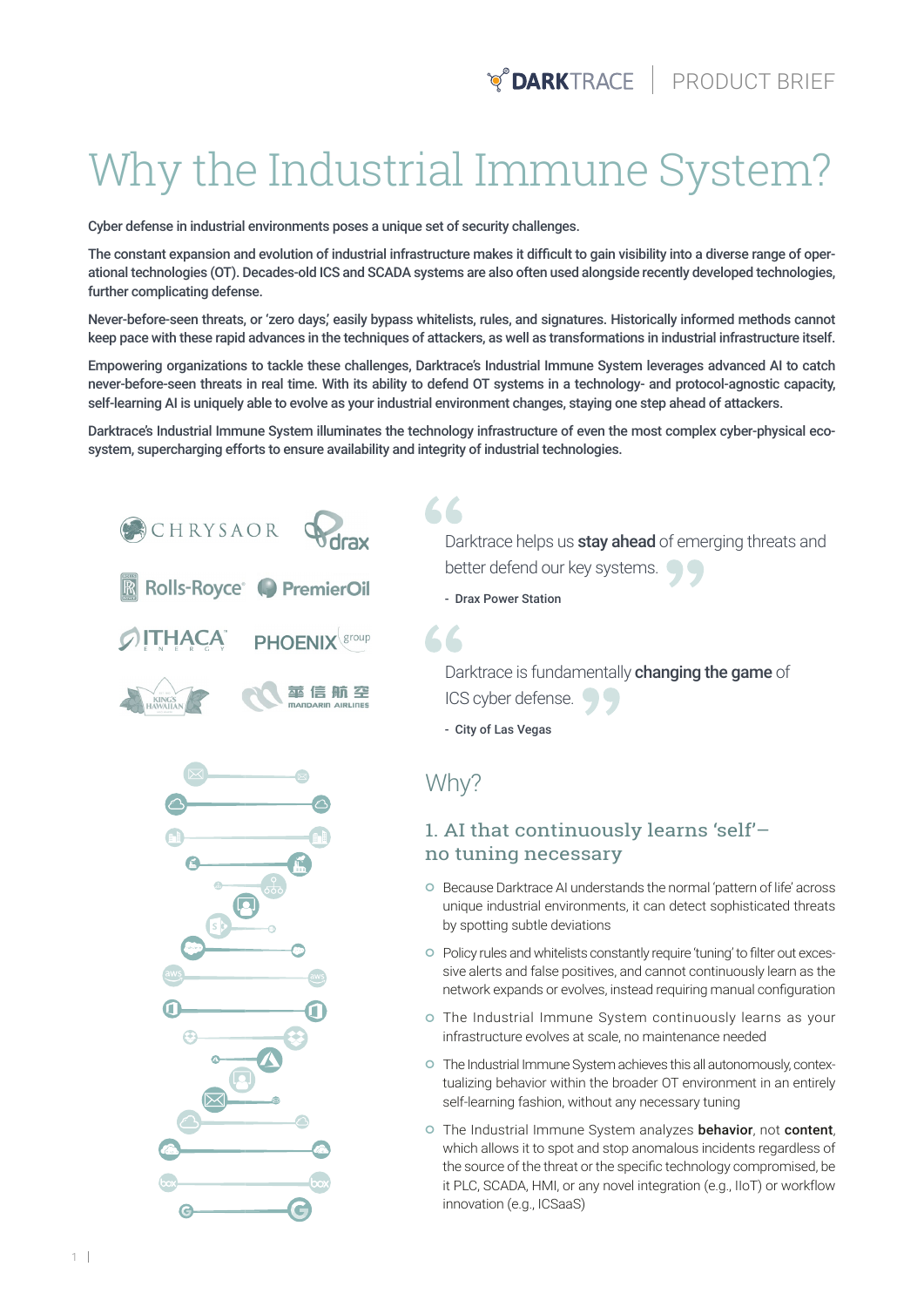With the constant evolution of OT systems, and their convergence with IT systems, attacks that reach industrial environments by first targeting peripheral systems are becoming increasingly mainstream. It has never been more important than now to move beyond siloed security applications and historically informed defense strategies.

### **Case Study:** Illuminating Copperbelt Energy Corporation Plc's Complex Cyber-Physical Infrastructure

As a leading player in the energy and utilities space, the main concern for the Copperbelt Energy Corporation Plc was safeguarding its complex OT infrastructure. Increasingly connected with the IT network, its operating machinery had become vulnerable to new vectors of attack.

Early in its deployment, Darktrace's AI identified that the controller responsible for Copperbelt's gas turbines was originally managed remotely from a single internetconnected laptop. This represented a significant security risk of which the SOC was previously unaware: by targeting this laptop, attackers could significantly disrupt operations. The Industrial Immune System highlighted the risk, and Darktrace Antigena autonomously responded by neutralizing the risk before any damage could be done.

"Darktrace is always alive, looking at traffic across the entire digital estate. This is something that you would otherwise need several analysts to do," affirmed Choolwe Nalubamba, the Head of Telecommunications and Information Systems at Copperbelt. Darktrace shines a light into every corner of the network, displaying Copperbelt's OT, IT, and IoT networks in a unified view.

#### 2. Detecting 'zero days' and other novel threats

The Industrial Immune system detects threats in a protocoland technology-agnostic capacity, drawing upon self-learning AI algorithms to identify emerging threats in their nascent stages:

- The Immune System passively learns normal across your bespoke industrial environment, identifying emerging attacks based upon this evolving understanding, rather than prior indicators of threat
- Legacy approaches in OT environments, by contrast, fall into the same pitfalls as historically informed approaches in IT systems, namely, using past attacks to unsuccessfully defend against tomorrow's threats
- o Historically informed methods to securing OT are blind to never-before-seen threats, that is, 'zero days'
- Darktrace's AI instead uses unsupervised machine learning to identify all unusual activity, and automatically ranks these by severity in its intelligent presentation of security incidents

Though other technologies may use AI to enhance the speed and scale of their historically informed methods, these fail to detect sophisticated and novel threats. Simply put, the Industrial Immune System learns the DNA of your technology infrastructure, achieving defense to a degree of depth and breadth that legacy methods can't match.

# **OT Threat Find:** Advanced ICS Attack at International Airport

Without a list of known exploits, company assets, or firmware versions, Darktrace's Industrial Immune System recently detected every stage of a simulated state-of-the-art attack at an international airport. Had the attack been allowed to continue, it could have caused significant operational disruption to the airport.

The attack spanned multiple days and targeted the Building Management System (BMS) and the Baggage Reclaim network, with the attackers utilizing two common ICS protocols (BacNet and S7Comm). The attackers also leveraged legitimate tools in order to evade traditional, signature-based security tools.

Legacy security tools failed to pick up on this activity. Darktrace's deep packet inspection, however, was able to identify unusual commands used by the attacker within those 'normal' connections. Darktrace's Cyber AI Analyst was also able to perform a real-time automated investigation and accordingly recommend further steps for action.